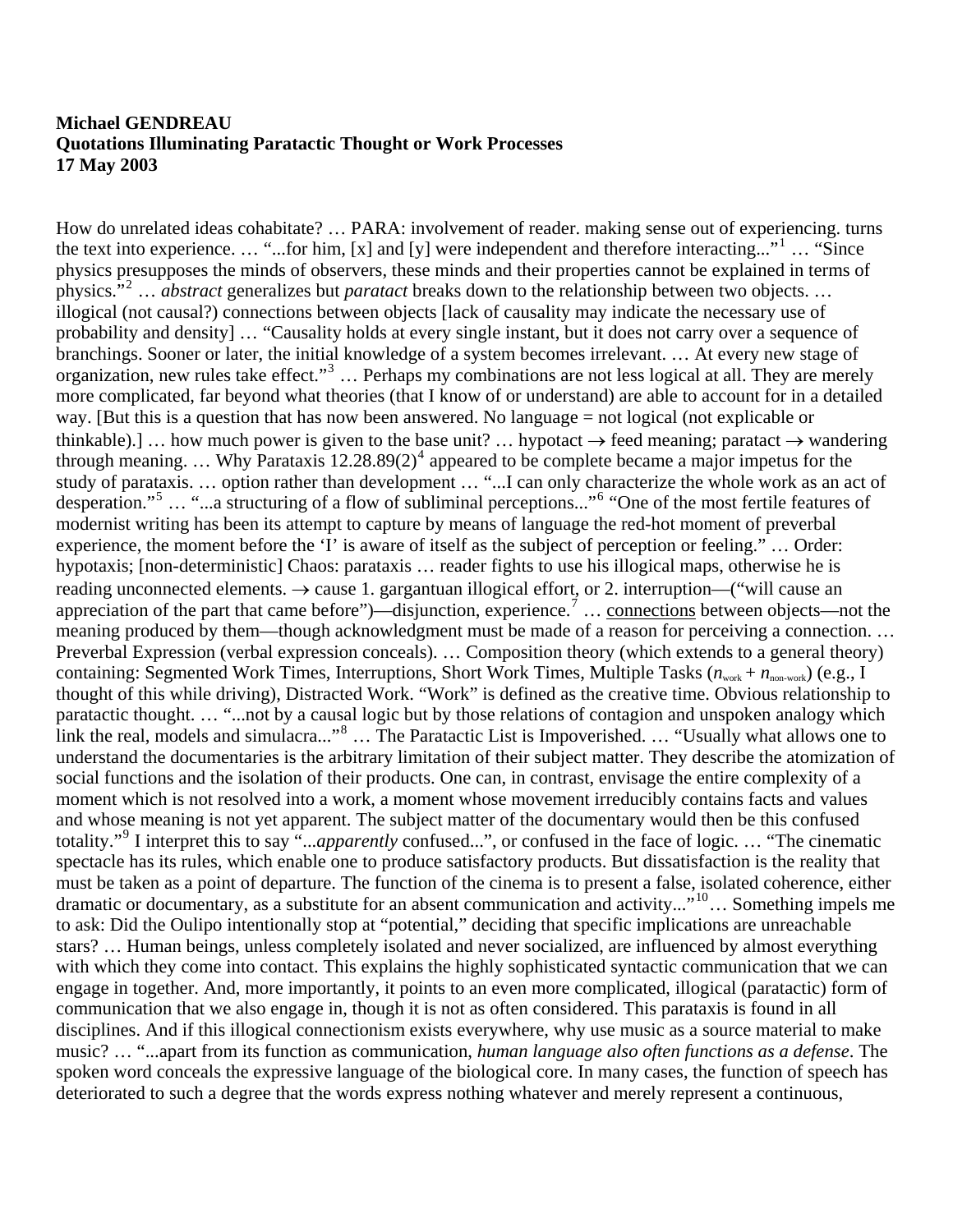hollow activity on the part of the musculature of the neck and the organs of speech...Endless numbers of speeches, publications, political debates do not have the function of getting at the root of important questions of life but of drowning them in verbiage."<sup>[11](#page-2-1)</sup> ... Sound belongs to the context before itself: meaning is removed from *objects* and placed in *combinations of objects*. … "...Context free English occurs in specialized languages of poetry, advertising, song lyrics, nonsense syllables, short phrases in speech research, short sequences in foreign language teaching, speech therapy, deaf pedagogy, and any isolated short sequence of language of four to five syllables..."[12](#page-2-1) … "The point is that…the combination of the two hieroglyphs of the simplest series is to be regarded not as their sum, but as their product, i.e., as a value of another dimension, another degree; each, separately, corresponds to an object, to a fact, but their combination corresponds to a concept. From separate hieroglyphs has been fused—the ideogram. By the combination of two 'depictables' is achieved the representation of something that is graphically undepictable."<sup>[13](#page-2-1)</sup> ... "Now, a dictionary clearly presents us with thousands upon thousands of words which we could freely use to compose poetry, essays on physics, anonymous letters, or grocery lists. In this sense the dictionary is clearly open to the reconstitution of its raw material in any way that the manipulator wishes. But this does not make it a 'work'."[14](#page-2-1) *(The paratactic list is impoverished.)* … "Much of the complexity of Brakhage's writings derives from the ironies of formulating in words a theory of the interference of language with vision."<sup>[15](#page-2-1)</sup> ... "...there are no sounds (musical); noises (of happenings) or words (of a language) which are not (even though specialized) something else as well; i.e., clothed in a sonority which transcends their use."<sup>[16](#page-2-1)</sup> ... In my own experience, I often use sound to build physical and psychological models. I'll admit I have a little difficulty explaining this (probably because of its illogical nature), but I find that certain aspects of different disciplines do meet at the subjective, preverbal level. At least I am not willing to rule out the illogical aspect, yet. For me, it has to do with the way my memory seems to work, at least partly, and that is through a kind of a morphological coding, rather than a linear (verbal) coding. That is, I think it is possible (but rare) to "understand" a thing after having skipped a few of the logical steps from its basis, on the way to the thing. But by this method, the understanding exists only in form. It is my postulation, then, that this *form* may be arrived at, or utilized (i.e., functional), from other disciplines. … On viewing *Sea of Japan Oki* by Hiroshi Sugimoto—important features: 1. Diffusion—Illusion, 2. But it is known to be depictive—no pretensions to abstraction. … A, B are two objects laid "side by side," which by parataxis, produces C. This looks like a normal causal relationship—what is acausal in this arrangement? It is because elements in C do not follow from A, B. Physically speaking, this is not yet alarming, since the symmetry rule that the symmetry set of the effect contains at least the symmetry set of the cause—is still allowed by the paratactic relationship. What seems to define relationships as paratactic is a dominance of form in the "effect" not apparent in the "cause." To accept only strict causality means that there must always be causes, however hidden. But this does not follow from the symmetry principle, which is irreversible (the cause set does not always contain all of the effect set). … Apparently, parataxis follows symmetry principles closer than those of causality. ... "Realism is a sign of low vitality."<sup>[17](#page-2-1)</sup> ... In sleep I am most lucid. ... "There is no use indicting words, they are no shoddier than what they peddle."<sup>[18](#page-2-1)</sup> ... Vertov is always implying something—indirectly—with his images in *Man with a Movie Camera*. Not only that, but images (and implications) change so rapidly that the implication must be to the subconscious, at least part of the time. Rapid changes of perspective make conscious following difficult. I fell asleep while thinking the above and dreamt the phrase "emphasis on progress," but I do not fully understand the connection…The emphasis depicted (i.e., not thought) is everyday life, which in city activity of that time, does imply progress (transportation, machinery, etc.)? No. That isn't it at all. The "progress" is a superstream of paratactic concepts that move forward over the base "static" images, and is propelled by them, moving as they do in rapid flashing groups. Yes, it is obvious that every individual image does not have an individual use (e.g., a spinning weaving machine, shown for 1 second). Instead, grouped with other tiny elements of similar utility, they imply some medium-sized element,

which, linked in time with other medium elements, imply something larger, etc. ... At first, not a story. First, a complex sequence of statements, many of which have independent significance, but all are tied to the whole in